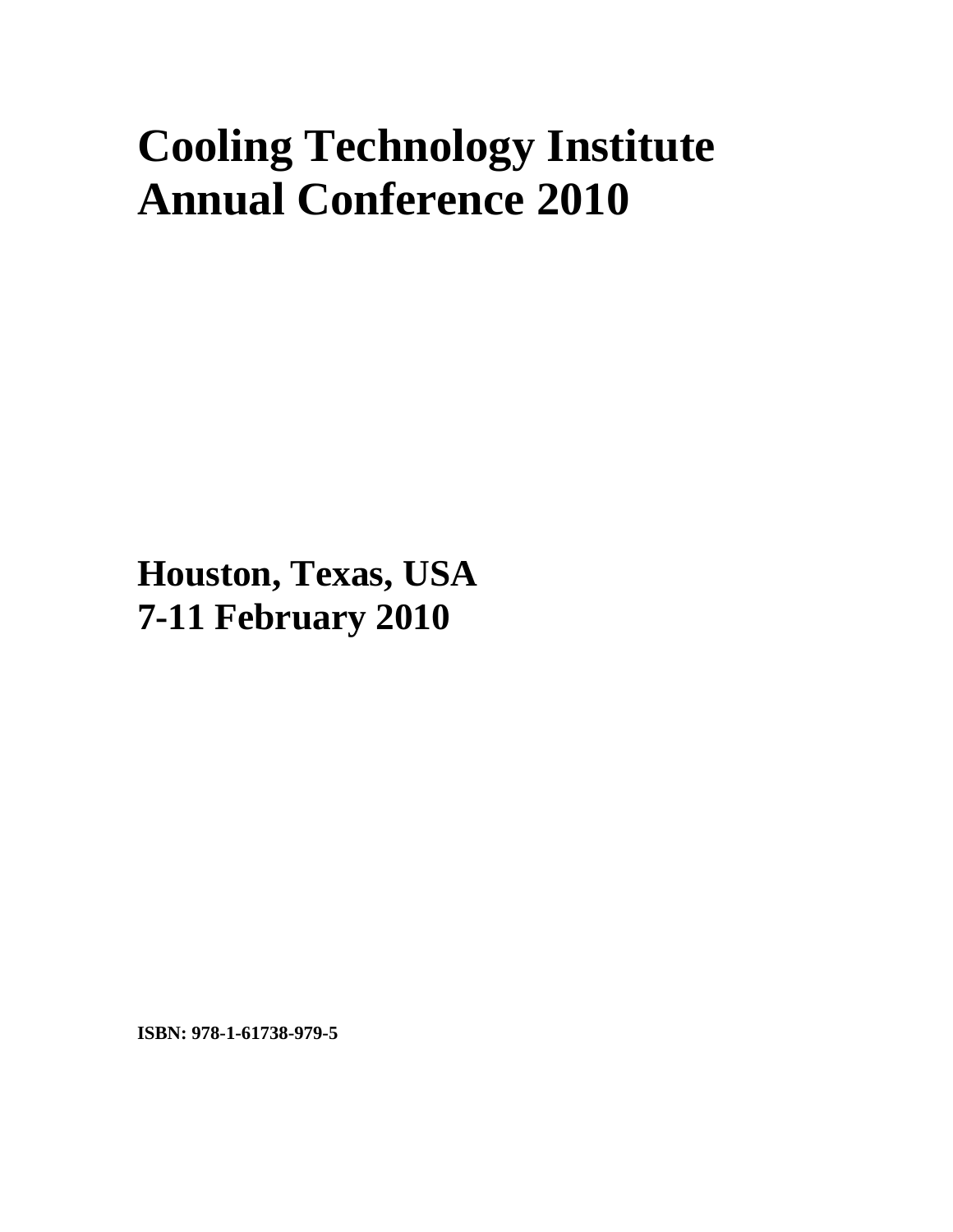**Printed from e-media with permission by:** 

Curran Associates, Inc. 57 Morehouse Lane Red Hook, NY 12571



**Some format issues inherent in the e-media version may also appear in this print version.** 

Copyright© (2010) by the Cooling Technology Institute All rights reserved.

Printed by Curran Associates, Inc. (2010)

For permission requests, please contact the Cooling Technology Institute at the address below.

Cooling Technology Institute PO Box 73383 Houston, TX 77273-3383

Phone: (281) 583-4087 Fax: (281) 537-1721

vmanser@cti.org

## **Additional copies of this publication are available from:**

Curran Associates, Inc. 57 Morehouse Lane Red Hook, NY 12571 USA Phone: 845-758-0400 Fax: 845-758-2634 Email: curran@proceedings.com Web: www.proceedings.com